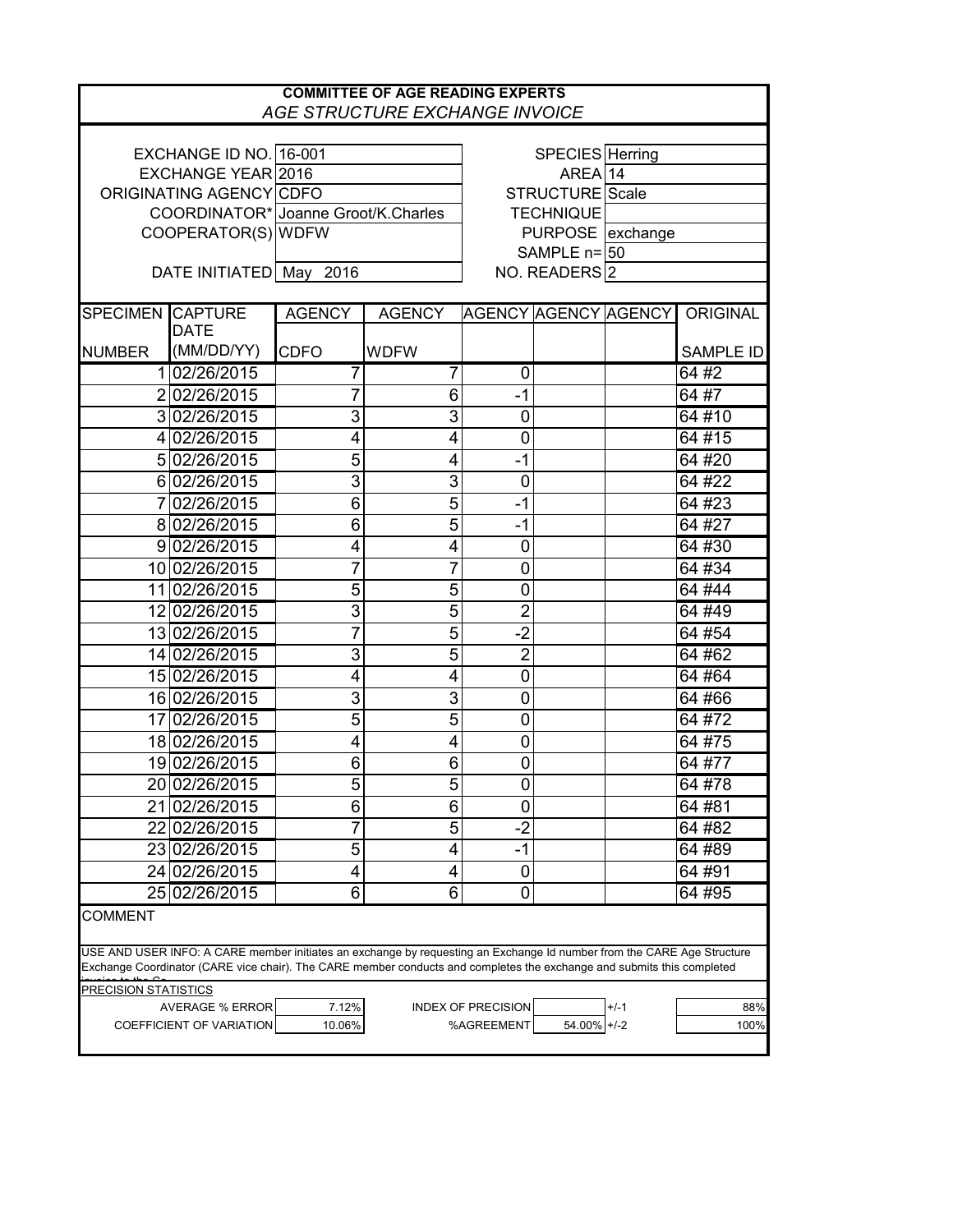| <b>COMMITTEE OF AGE READING EXPERTS</b><br>AGE STRUCTURE EXCHANGE INVOICE                                                                                                                                                                                |                           |                |                |                                    |  |  |                  |  |  |
|----------------------------------------------------------------------------------------------------------------------------------------------------------------------------------------------------------------------------------------------------------|---------------------------|----------------|----------------|------------------------------------|--|--|------------------|--|--|
|                                                                                                                                                                                                                                                          |                           |                |                |                                    |  |  |                  |  |  |
| EXCHANGE ID NO. 16-001                                                                                                                                                                                                                                   |                           |                |                | SPECIES Herring                    |  |  |                  |  |  |
| EXCHANGE YEAR 2016                                                                                                                                                                                                                                       |                           |                |                | AREA <sup>17</sup>                 |  |  |                  |  |  |
| ORIGINATING AGENCY CDFO                                                                                                                                                                                                                                  |                           |                |                | STRUCTURE <sup>Scale</sup>         |  |  |                  |  |  |
| COORDINATOR* Joanne Groot                                                                                                                                                                                                                                |                           |                |                | <b>TECHNIQUE</b>                   |  |  |                  |  |  |
|                                                                                                                                                                                                                                                          | COOPERATOR(S) WDFW        |                |                | PURPOSE exchange                   |  |  |                  |  |  |
|                                                                                                                                                                                                                                                          |                           |                |                | SAMPLE n= 50                       |  |  |                  |  |  |
| DATE INITIATED                                                                                                                                                                                                                                           |                           | 2016<br>May    |                | NO. READERS 2                      |  |  |                  |  |  |
| <b>SPECIMEN</b>                                                                                                                                                                                                                                          | <b>CAPTURE</b>            |                |                | AGENCY AGENCY AGENCY AGENCY AGENCY |  |  | <b>ORIGINAL</b>  |  |  |
| <b>NUMBER</b>                                                                                                                                                                                                                                            | <b>DATE</b><br>(MM/DD/YY) | <b>CDFO</b>    | <b>WDFW</b>    |                                    |  |  | <b>SAMPLE ID</b> |  |  |
|                                                                                                                                                                                                                                                          |                           |                |                |                                    |  |  |                  |  |  |
|                                                                                                                                                                                                                                                          | 26 03/08/2015             | 5              | 5              | 0                                  |  |  | 68#2             |  |  |
|                                                                                                                                                                                                                                                          | 27 03/08/2015             | 3              | 4              | 1                                  |  |  | 68#3             |  |  |
|                                                                                                                                                                                                                                                          | 28 03/08/2015             | 6              | 5              | $-1$                               |  |  | 68#4             |  |  |
|                                                                                                                                                                                                                                                          | 29 03/08/2015             | $\overline{6}$ | $\overline{6}$ | 0                                  |  |  | 68#9             |  |  |
|                                                                                                                                                                                                                                                          | 30 03/08/2015             | 4              | 4              | 0                                  |  |  | 68#13            |  |  |
|                                                                                                                                                                                                                                                          | 31 03/08/2015             | 3              | $\overline{3}$ | $\mathbf 0$                        |  |  | 68#14            |  |  |
|                                                                                                                                                                                                                                                          | 32 03/08/2015             | 4              | $\overline{5}$ | 1                                  |  |  | 68 #21           |  |  |
|                                                                                                                                                                                                                                                          | 33 03/08/2015             | $\overline{2}$ | $\overline{2}$ | 0                                  |  |  | 68 #23           |  |  |
|                                                                                                                                                                                                                                                          | 34 03/08/2015             | 3              | 4              | $\mathbf 1$                        |  |  | 68 #30           |  |  |
|                                                                                                                                                                                                                                                          | 35 03/08/2015             | 6              | 5              | $-1$                               |  |  | 68 #32           |  |  |
|                                                                                                                                                                                                                                                          | 36 03/08/2015             | 4              | 4              | $\mathbf 0$                        |  |  | 68 #35           |  |  |
|                                                                                                                                                                                                                                                          | 37 03/08/2015             | 3              | $\overline{2}$ | $-1$                               |  |  | 68 #40           |  |  |
|                                                                                                                                                                                                                                                          | 38 03/08/2015             | $\overline{2}$ | $\overline{2}$ | $\boldsymbol{0}$                   |  |  | 68 #42           |  |  |
|                                                                                                                                                                                                                                                          | 39 03/08/2015             | 6              | $\overline{5}$ | $-1$                               |  |  | 68 #48           |  |  |
|                                                                                                                                                                                                                                                          | 40 03/08/2015             | $\overline{2}$ | 4              | $\overline{2}$                     |  |  | 68 #61           |  |  |
|                                                                                                                                                                                                                                                          | 41 03/08/2015             | $\overline{2}$ | $\overline{2}$ | $\boldsymbol{0}$                   |  |  | 68 #66           |  |  |
|                                                                                                                                                                                                                                                          | 42 03/08/2015             | 4              | $\overline{3}$ | $-1$                               |  |  | 68 #70           |  |  |
|                                                                                                                                                                                                                                                          | 43 03/08/2015             | 4              | $\overline{3}$ | $-1$                               |  |  | 68 #77           |  |  |
|                                                                                                                                                                                                                                                          | 44 03/08/2015             | $\overline{2}$ | $\overline{3}$ | 1                                  |  |  | 68 #78           |  |  |
|                                                                                                                                                                                                                                                          | 45 03/08/2015             | 5              | 4              | -1                                 |  |  | 68 #79           |  |  |
|                                                                                                                                                                                                                                                          | 46 03/08/2015             | 5              | 4              | $-1$                               |  |  | 68 #80           |  |  |
|                                                                                                                                                                                                                                                          | 47 03/08/2015             | $\overline{2}$ | 4              | $\overline{2}$                     |  |  | 68 #84           |  |  |
|                                                                                                                                                                                                                                                          | 48 03/08/2015             | 3              | 3              | 0                                  |  |  | 68#86            |  |  |
|                                                                                                                                                                                                                                                          | 49 03/08/2015             | $\overline{5}$ | $\overline{5}$ | 0                                  |  |  | 68 #90           |  |  |
|                                                                                                                                                                                                                                                          | 50 03/08/2015             | $\overline{7}$ | $\overline{7}$ | 0                                  |  |  | 68 #92           |  |  |
|                                                                                                                                                                                                                                                          |                           |                |                |                                    |  |  |                  |  |  |
| <b>COMMENT</b><br>USE AND USER INFO: A CARE member initiates an exchange by requesting an Exchange Id number from the CARE Age<br>Structure Exchange Coordinator (CARE vice chair). The CARE member conducts and completes the exchange and submits this |                           |                |                |                                    |  |  |                  |  |  |
| <b>PRECISION STATISTICS</b>                                                                                                                                                                                                                              |                           |                |                |                                    |  |  |                  |  |  |
| <b>AVERAGE % ERROR</b><br><b>INDEX OF PRECISION</b>                                                                                                                                                                                                      |                           |                |                |                                    |  |  |                  |  |  |
| COEFFICIENT OF VARIATION<br>%AGREEMENT                                                                                                                                                                                                                   |                           |                |                |                                    |  |  |                  |  |  |